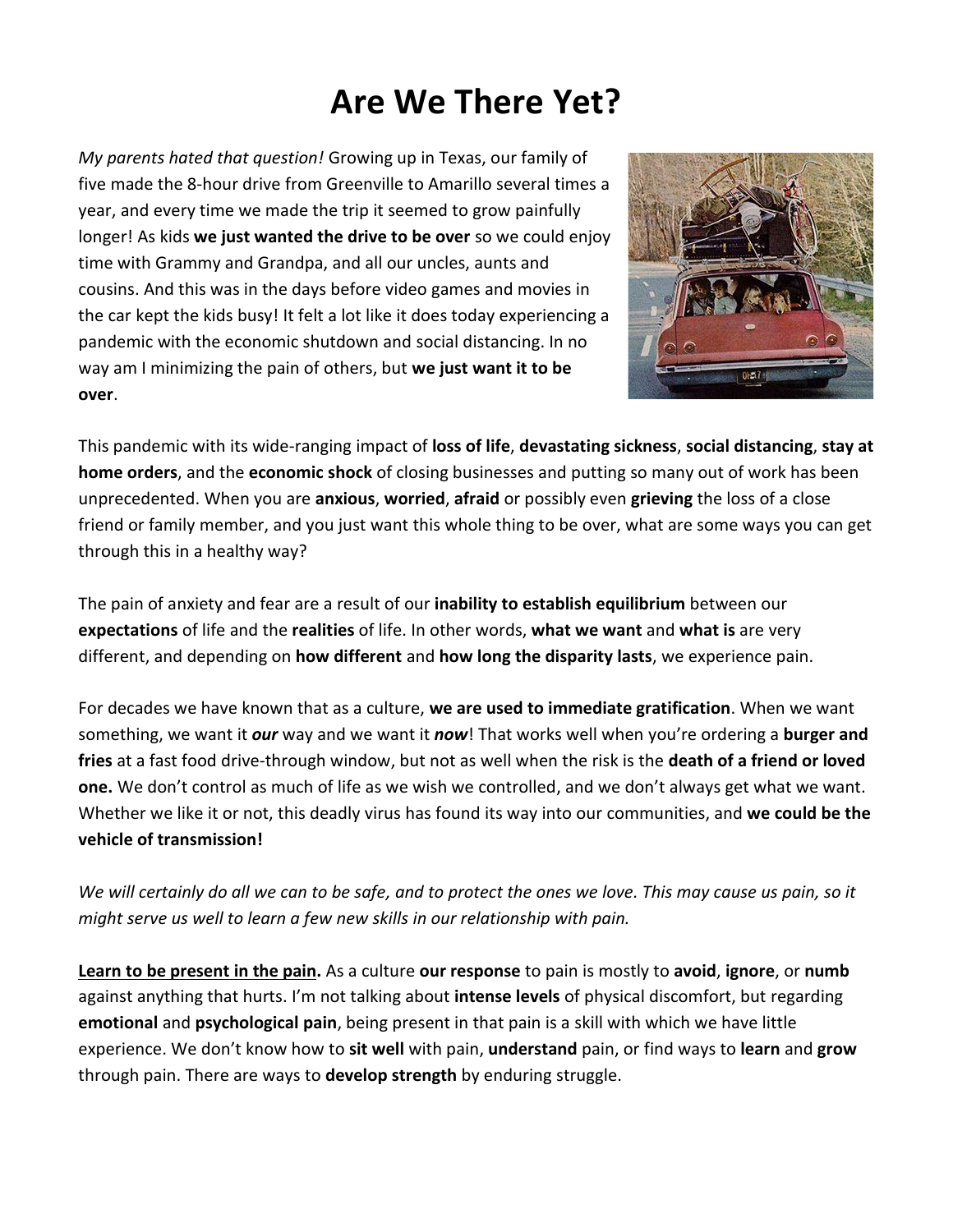Sitting with pain begins with **broadening our awareness** of **all** that is happening to us. As we experience the pain of loneliness, the sadness of loss, or the anxiety of fear of any bad thing that could happen, we can take an **honest look** at how **we are responding**, notice the **actions** and **concerns** of **others**, and ask questions about **how we got here** and additional options available to us to walk through our pain.



In pain **we learn the truth about ourselves**, and what is most important to us. In pain **we discover those who truly care** about us and the extent of their willingness to become personally involved in our suffering. In pain **we are more introspective**, open to **new** and **different ways** of relating to the world, and getting **out of the rut** we've been living in.

In your pain **turn off your electronics**, grab a **notebook** & **pen**, and take a moment to be **still**, **quiet**, and **alone**. Allow your **thoughts** to flow, and the healthy expression of your **emotions** as they arise. Open your notebook and write about what you are **thinking, feeling** and **doing** as a result of your pain, and what you are **recognizing** and **discovering** about yourself. *Learn to be present in the pain*.

**Learn to be present in the purpose.** In a world where both **good and evil** exist, we are destined to experience both. We have learned to expect a certain amount of pain from **unmet expectations**, but when the amount of painful experience seems to be so **disproportionate** to the amount of **positive experience**, we cry out for **understanding**. *Why do I have to lose my job and ability to pay my bills? Why can't I visit my loved one in their time of need? Why do I always feel so alone?*

Those who seem to be **less resilient** tend to follow a pattern. Pain is perceived as **Personal** – **Pervasive** – **Permanent**.

- **Personal**: My pain is a **personal attack** and is directed specifically at me
- **Pervasive**: My pain is **everywhere** in my life and I can't get away from it
- **Permanent**: My pain will **always** be with me and I will **never** be happy again

It would serve us well to identify these **false beliefs** and **trust** in the **truth** we find in the writings of the Bible, that God is able to cause **all things** to **work for our good**. Losing your ability to support yourself will never be a good thing; however, out of this tragedy, **good can come**. We might not be able to see it now, but **evil will not prevail**. Good will emerge. **Sitting with suffering** allows us to see a larger picture of how from the **ashes** of pain, a **better future** can rise.